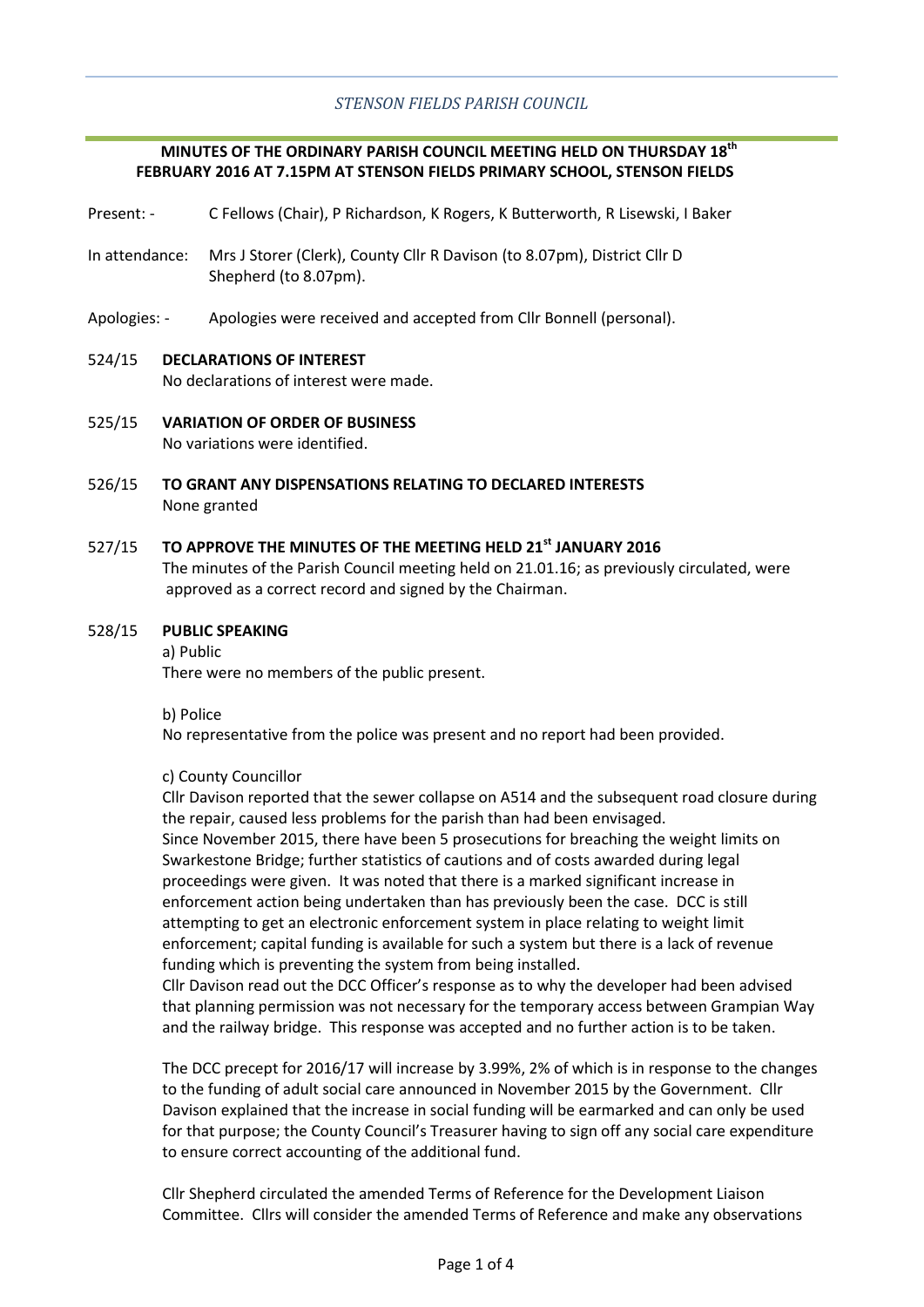to Cllr Shepherd.

Members of the public are still accessing sections of Stenson Road despite the area of the new development being blocked off. Concerns were expressed about the possibility of a pedestrian fatality occurring.

# d) District Councillor

Cllr Shepherd reported that some trees on Wragley Way have been cut back by a contractor, on behalf of residents, without the necessary permission from SDDC. SDDC is very unhappy about the unauthorised work and will now consider if any enforcement or remedial action is to be taken.

Over a number of years, complaints have been made by residents about the height of the hedge which acts as the boundary between the county and the city. It has now been established that the City Council is responsible for the maintenance of the hedge. The suggested proposal for boundary changes for this parish and Barrow upon Trent, will go before the District Council in March.

At the last meeting, a report was received that the shrubberies had been attended to, but the trimmings had been left in the area and on the grass verge. This was reported by the Clerk but the trimmings remain. Cllr Shepherd was requested to pursue this matter.

The Community Building on the new development should have been finished when 250 houses are occupied, but no work has started despite there being in excess of 300 houses being occupied. Anxieties were expressed about the delay and further anxieties were expressed over whether the building would ever be completed.

8.07pm Cllr Davison and Cllr Shepherd left the meeting.

e) Members declaring an interest No declarations were made.

### 529/15 **TO DETERMINE WHICH ITEMS IF ANY TO BE TAKEN WITH THE PUBLIC EXCLUDED** No items were deemed necessary to be taken with the public excluded.

### 530/15 **CHAIRMAN'S ANNOUNCEMENTS AND REPORTS**

Cllr Fellows reported at the January 2016 meeting, that there appears to be confusion over some advertising of Barratt Homes properties on the new development. The Clerk has confirmed with SDDC that there is no duplication of road names and further reported, that Zoopla (where the misinformation exists) will amend the information on its website.

### 531/15 **CLERK'S REPORT**

The Clerk's report had been previously circulated to all Councillors.

A discussion took place about the proposal made by the police; that Speedwatch is a route to take to gather information about speeding in the parish. Comments were made that the Speedwatch scheme is not able to function across the parish, due to the high number of roads with speed limits in excess of 30mph. Cllrs reiterated their opposition to undertaking the scheme, but agreed to invite volunteers to undertake Speedwatch, this will be done via the Parish Council website.**(Action: Clerk)**

### 532/15 **CORRESPONDENCE**

- 1. DALC various circulars
- 2. SDDC Local Plan Part 2 (deadline  $12<sup>th</sup>$  February 2016)
- Cllr Baker reported that he had studied the sections relevant to this parish and whilst mention is made that a school is required, no further details as to location or date of the build were provided. No comments were made in response to the consultation.
- 3. DALC Consultation on HM Treasury report Autumn 2015
- 4. SDDC Consultation on South Derbyshire Open Space, Sport & Community Facility Strategy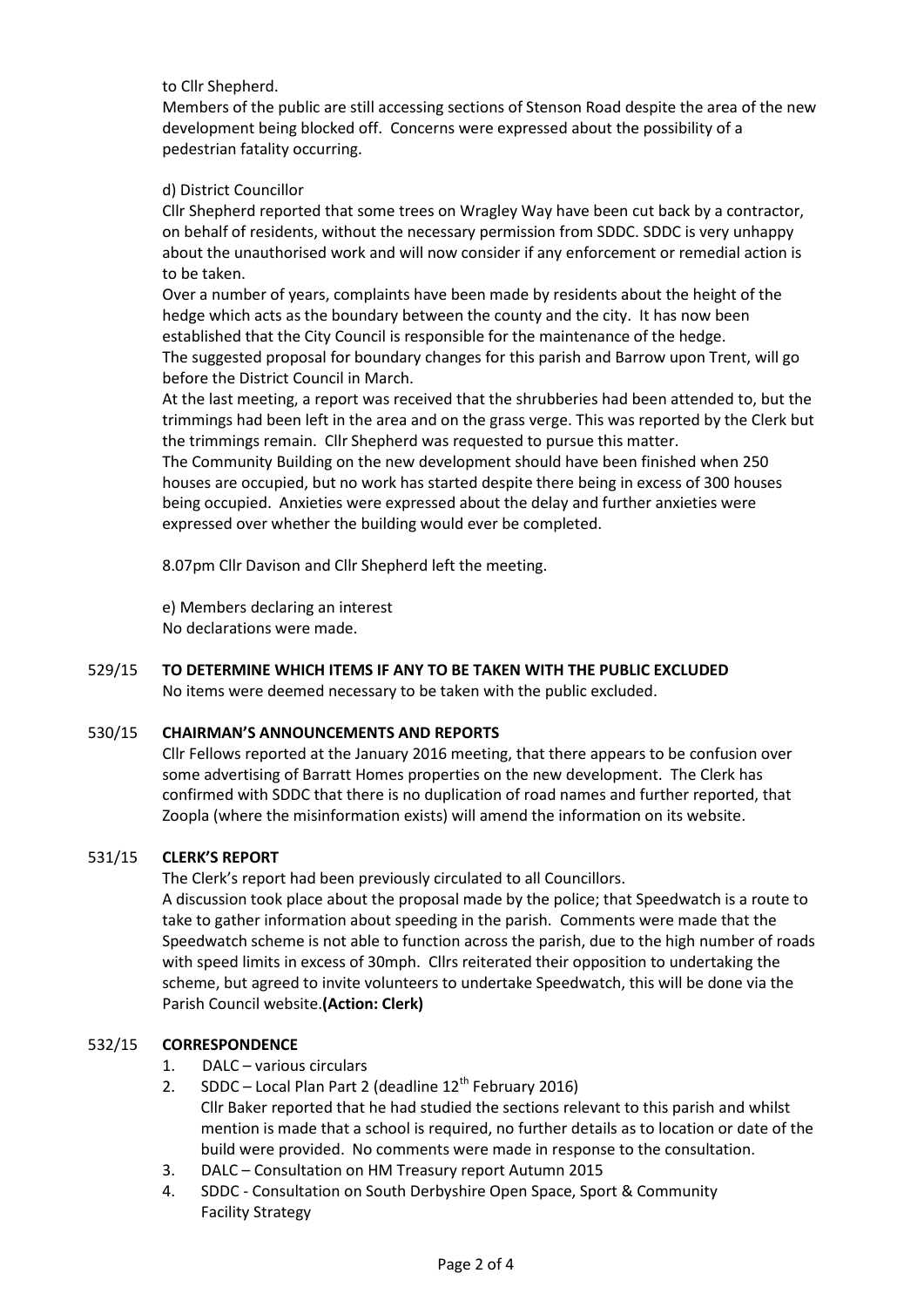5. Police – Response to the request for further action to address the problem of speeding in the area

All items of correspondence was noted. No actions are to be taken on any item.

### 533/15 **FINANCE**

a) Accounts for payment

|      | Cheque No Payee & Description              | £      |
|------|--------------------------------------------|--------|
|      | 1968 – 72 February salaries, pension, HMRC | 541.28 |
| 1973 | Mrs J Storer – expenses                    | 11.60  |

b) To consider any amendments to the Risk Assessments There were no amendments made to the risk assessments

### 534/15 **PLANNING**

### Applications

9 2016 0039 - the retrospective application for a single storey side extension at 2 Glendon Road, Stenson Fields. NO OBJECTIONS

Decisions None

### 535/15 **POLICE ISSUES/ SPEED LIMITS/ ROAD SAFETY**

A report was provided of the last Safer Neighbourhood and Area Meeting held on 16<sup>th</sup> February. This parish and in particular the area around Fox Close, was previously identified as a police priority for drug use. There has been no recent evidence of drug use and as a consequence, this area has been removed as a police priority.

### 536/15 **SAXONGATE**

There is nothing further to report, having received Cllr Shepherd's report on the Community Building.

### 537/15 **LENGTHSMAN SCHEME**

There are no major issues.

### 538/15 **ENVIRONMENT**

- a) The door on the rubbish bin by the railway bridge, installed by SDDC, is broken. The Clerk reported this to SDDC but no action has been taken. The Clerk will remind SDDC of the damage.**(Action: Clerk)**
- b) The shrub beds on Grampian Way have been attended to but the debris has been left behind. Cllr shepherd will pursue this matter. **(Action: Cllr Shepherd)**
- c) Further to the report of the cut back trees on Wragley Way, the Clerk will arrange for information about tree work and removal to be placed on the website. **(Action: Clerk).**

#### 539/15 **TO RECEIVE ANY UPDATE ON THE PROPOSED BOUNDARY CHANGE**

There was nothing further to report; the Parish Council will await the decision of the District Council full meeting in March.

### 540/15 **CONSULTATIONS**

(a) SDDC - Consultation on South Derbyshire Open Space, Sport & Community Facility Strategy (deadline  $26<sup>th</sup>$  February 2016) NO COMMENTS